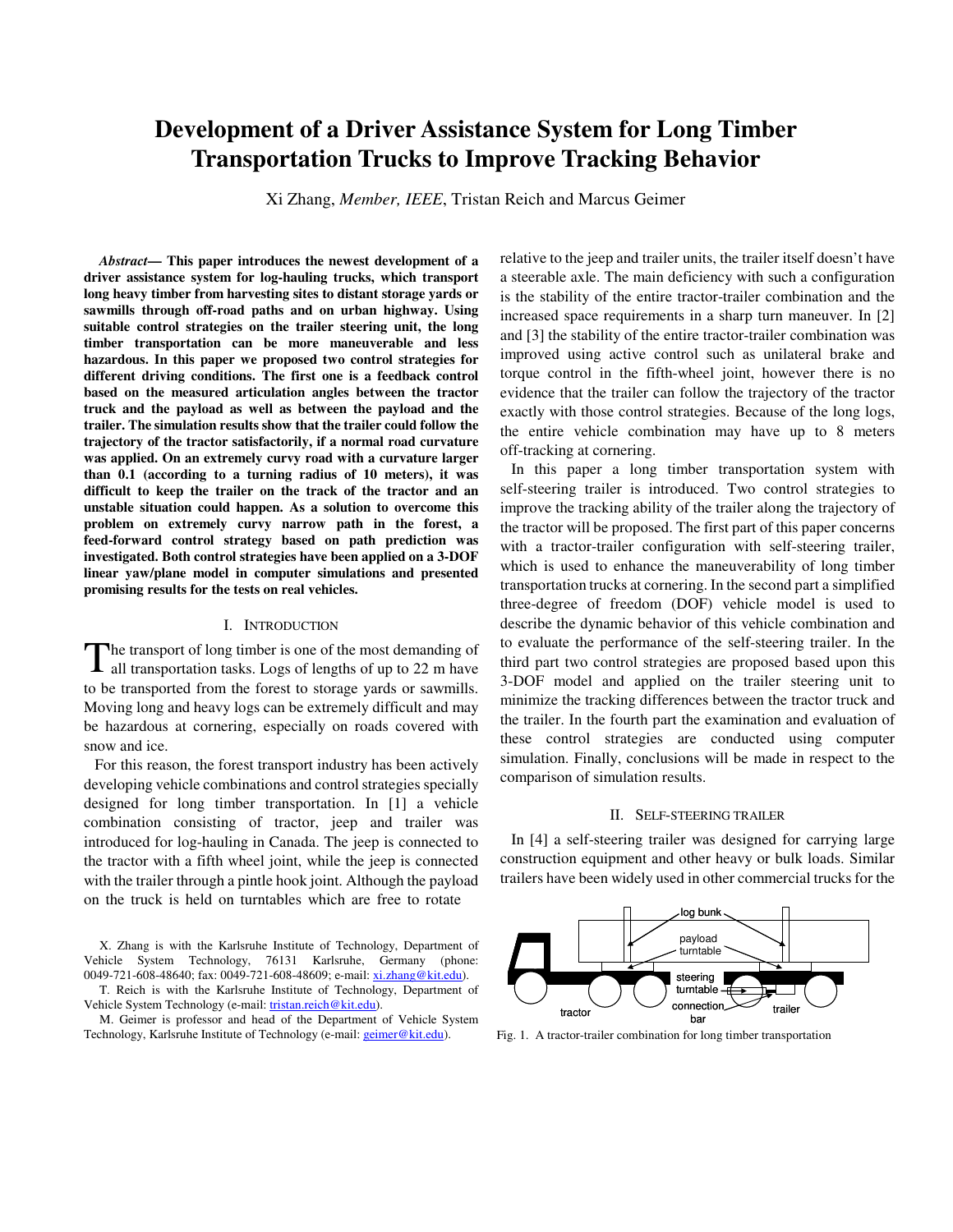transportation of long and heavy objects, mainly due to their simplicity and better directional behavior. Fig. 1 shows a truck-trailer vehicle combination, which consists of a standard tri-axle truck with a turntable as the tractor and a four-wheel dolly with another turntable as the trailer. In this combination the logs are held by log bunks mounted on both turntables, free to rotate relative to the chassis on which they are mounted. To improve the dynamic behavior of the long timber transportation system at cornering, the first axle of the trailer is mounted on a turntable, which is connected with the payload turntable on the dolly, so that the rotation angle of the payload turntable can be translated to a steering angle on the front axle of the trailer.

In our configuration this connection between the steering turntable and the payload turntable is implemented by hydraulic cylinders. That way the steering of the front axle can be conducted using hydraulic valves. In the majority of cases, the hydraulic valves are closed and the hydraulic cylinders are like two stiff bars connecting the turntables. Although this special design feature meets the requirements to steer the trailer on public roads and enhances the maneuverability of the long timber transportation system, this passive control mode still has several drawbacks:

- A lateral pulling of the trailer may take place, if some disturbances act on the vehicle. This problem becomes more remarkable as the trailer brakes. Since different braking forces may act on the left and right wheels of the trailer, a yaw moment can be generated, which accounts for a lateral pulling of the trailer.
- The off-tracking problem still exists as shown in Fig. 2. Without manual steering the width of the swept path of the vehicle combination during a 180-degree turn maneuver could be 7 meters and it will be very hard for the vehicles to get through narrow paths in the forest without any collisions.



Fig. 2. Trajectories of the turntables center on the trailer (blue doted) and the tractor (red) during a 180-degree turn maneuver.

 Until now the active control of the hydraulic valves to steer the trailer can only be conducted with manual effort. That means the driver in the tractor truck must give a control command manually to the steering unit on the trailer. Such a manual control is extremely demanding because the driver must pay full attention to the position of the trailer in relation to himself through a rear view mirror and the back up cam.

Based on such considerations, we have started our research work on developing a driver assistance system for long timber transportation since 2009. The main objectives of our study are to enhance the stability of the tractor-trailer combination at critical situations and to minimize the swept path width (SPW) of the vehicles, which is subject of this paper.

In order to prevent the trailer from lateral pulling, the steering wheel of the trailer must be controlled actively to generate another yaw moment in the opposite direction which compensates the yaw moment caused by braking forces. In an active control mode the hydraulic valves work as actuators and the cylinder pistons are moved to a desired position to generate a proper steer angle on the front axle of the trailer.

# III. MODELING OF TRACTOR-TRAILER COMBINATION

In this paper, a simplified 3-DOF model of vehicle has been used for designing various control strategies proposed in our study. Since we investigate only the lateral dynamics of the vehicle, we assume that the velocity of the tractor does not have much influence on the lateral dynamics. In the linear analysis, the forward speed of the tractor is assumed to be constant and the angular displacements occurring during the maneuver are assumed to be small. The experimental vehicle can be approximated using a single track model [5] as shown in Fig. 3. &



Fig. 3. Single track model of the Tractor-trailer combination

# *A. Linear Analysis of the Tractor*

In our study the tractor-trailer combination is separated into three parts: the tractor, the trailer and the payload between them. Fig. 4 shows the vehicle dynamics of the tractor truck with all lateral forces acting on the three axles. Because of the small



Fig. 4. Model of the tri-axle truck using linear analysis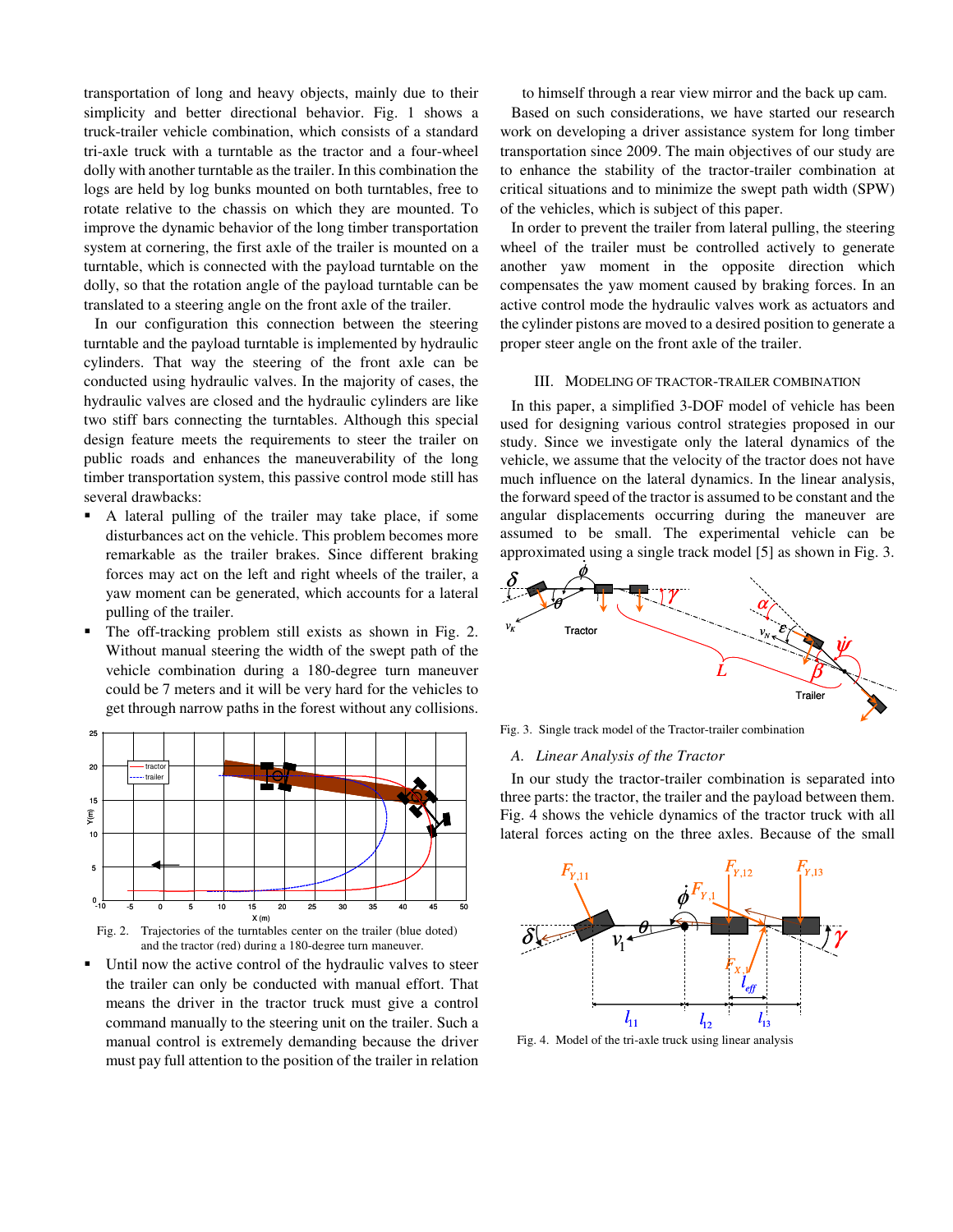side-slip angle of the front, middle and rear wheels, the lateral forces on these axles can be calculated approximately as:

$$
F_{Y,11} = c_{11} \cdot \left( \delta - \vartheta - \frac{l_{11} \dot{\phi}}{v_1} \right)
$$
  
\n
$$
F_{Y,12} = c_{12} \cdot \left( \frac{l_{12} \dot{\phi}}{v_1} - \vartheta \right)
$$
  
\n
$$
F_{Y,13} = c_{13} \cdot \left( \frac{l_{13} \dot{\phi}}{v_1} - \vartheta \right)
$$
 (1)

Considering both the yaw movement and the lateral acceleration of the vehicle, the dynamic model of the vehicle can be created using the following relations:

$$
J_1 \ddot{\phi} = l_1 F_{Y,11} - l_2 F_{Y,12} - l_3 F_{Y,13}
$$
  
+  $l_{eff} F_{X,1} \cos \gamma - l_{eff} F_{Y,1} \sin \gamma$   

$$
m_1 v_1 (\dot{\phi} + \dot{\phi}) = F_{Y,11} \cos \delta + F_{Y,12} + F_{Y,13}
$$
  
+  $F_{Y,1} \sin \gamma - F_{X,1} \cos \gamma$ . (2)

Combining the equations in (1) and (2) the linear model of the lateral dynamics of the leading truck can be calculated as follows:

$$
\dot{\theta} = \frac{1}{m_1 v_1} \begin{bmatrix} c_{11} \left( \delta - \frac{l_{11} \dot{\phi}}{v_1} - \vartheta \right) \cos \delta + c_{12} \left( \frac{l_{12} \dot{\phi}}{v_1} - \vartheta \right) + \\ c_{13} \left( \frac{l_{13} \dot{\phi}}{v_1} - \vartheta \right) + F_{X,1} \sin \gamma - F_{Y,1} \cos \gamma \end{bmatrix} - \dot{\phi} \quad (3)
$$

$$
\ddot{\phi} = \frac{1}{J_1} \begin{bmatrix} c_{11} \left( \delta - \frac{l_{11} \dot{\phi}}{v_1} - \vartheta \right) l_{11} \cos \delta - c_{12} \left( \frac{l_{12} \dot{\phi}}{v_1} - \vartheta \right) l_{12} - \\ c_{H,K} \left( \frac{l_{11} \dot{\phi}}{v_1} - \vartheta \right) l_{11} - F_{X,1} l_{ers} \sin \gamma + F_{Y,1} l_{ers} \cos \gamma \end{bmatrix} (4)
$$

*B. Linear Analysis of the Trailer* 



Fig. 5. Model of the self-steering trailer

Similarly we conduct the linear analysis of dynamics for the trailer using the single track model (Fig. 5). In this analysis we take consideration about the longitudinal forces acting on the front and rear axle of the trailer. Because both axles are not drive

axles, the longitudinal forces can be calculated from the rolling resistances, which are proportional to the load on each axle as:

$$
F_{X,31} = r_{31} F_{Z,31}
$$
  
\n
$$
F_{X,32} = r_{32} F_{Z,32}
$$
\n(5)

Equations describing the motion of the trailer can then be obtained analogous to (3) and (4) as:

$$
\dot{\varepsilon} = \frac{1}{m_3 v_3} \left[ c_{31} \left( \alpha - \frac{l_3 \dot{\psi}}{2v_3} - \varepsilon \right) \cos \alpha + c_{32} \left( \frac{l_3 \dot{\psi}}{2v_3} - \varepsilon \right) \right] - \dot{\psi}
$$
 (6)  
-  $r_{31} F_{Z,31} \sin \alpha - F_{Y,3} \cos \beta + F_{X,3} \sin \beta$ 

$$
\ddot{\psi} = \frac{l_3}{2J_3} \begin{bmatrix} c_{31} \left( \alpha - \frac{l_3 \dot{\psi}}{2v_3} - \varepsilon \right) \cos \alpha - c_{32} \left( \frac{l_3 \dot{\psi}}{2v_3} - \varepsilon \right) \\ -r_{31} F_{Z,31} \sin \alpha \end{bmatrix}
$$
(7)  

$$
\dot{v}_3 = \frac{1}{m_3} \begin{bmatrix} F_{X,3} \cos \beta + F_{Y,3} \sin \beta - c_{31} \left( \alpha - \frac{l_3 \dot{\psi}}{2v_3} - \varepsilon \right) \sin \alpha \\ -r_{31} F_{Z,3} \cos \beta - r_{Z} F_{Z,3} \sin \beta - c_{31} \left( \alpha - \frac{l_3 \dot{\psi}}{2v_3} - \varepsilon \right) \sin \alpha \end{bmatrix}
$$
(8)

$$
\begin{bmatrix} -r_{31}F_{Z,31}\cos\alpha - r_{32}F_{Z,32} \\ \text{dynamic load on the front cycle of the trailer which} \end{bmatrix}
$$

The dynamic load on the front axle of the trailer, which depends not only on the total weight of the trailer including the payload on the turntable, but also on the longitudinal acceleration of the vehicle, can be written as:

$$
F_{Z,31} = (m_3 + m_{22}) \left( \frac{1}{2} g - \frac{h_3}{l_3} a_{X,3} \right),
$$
 (9)

where  $m_3$  is the mass of the trailer and  $m_{22}$  the mass of payload lifted by the trailer.

The longitudinal acceleration of the trailer is obtained from the kinematic relationships as:

$$
a_{x,3} = \dot{v}_3 \cos \varepsilon - v_3 (\dot{\varepsilon} + \dot{\psi}) \sin \varepsilon.
$$
 (10)

Combining the equations (9) and (10), the dynamic load on the front axle of the trailer can be represented as:

$$
F_{Z,31} = (m_3 + m_{22}) \left( \frac{1}{2} g - \frac{h_3}{l_3} (\dot{v}_3 \cos \varepsilon - v_3 (\dot{\varepsilon} + \dot{\psi}) \sin \varepsilon) \right), \quad (11)
$$

while the dynamic load on the rear axle is:

$$
F_{Z,32} = (m_3 + m_{22}) \left( \frac{1}{2} g + \frac{h_3}{l_3} (\dot{v}_3 \cos \varepsilon - v_3 (\dot{\varepsilon} + \dot{\psi}) \sin \varepsilon) \right). \tag{12}
$$

Replacing the axle loads in equations  $(6)$ ,  $(7)$  and  $(8)$ , we obtain a linear equation system demonstrating the dynamics of the trailer under the external excitation of steering angle  $\alpha$ , the forces  $F_{X,3}$  and  $F_{Y,3}$  which are exerted on the trailer due to the articulation between payload and turntable.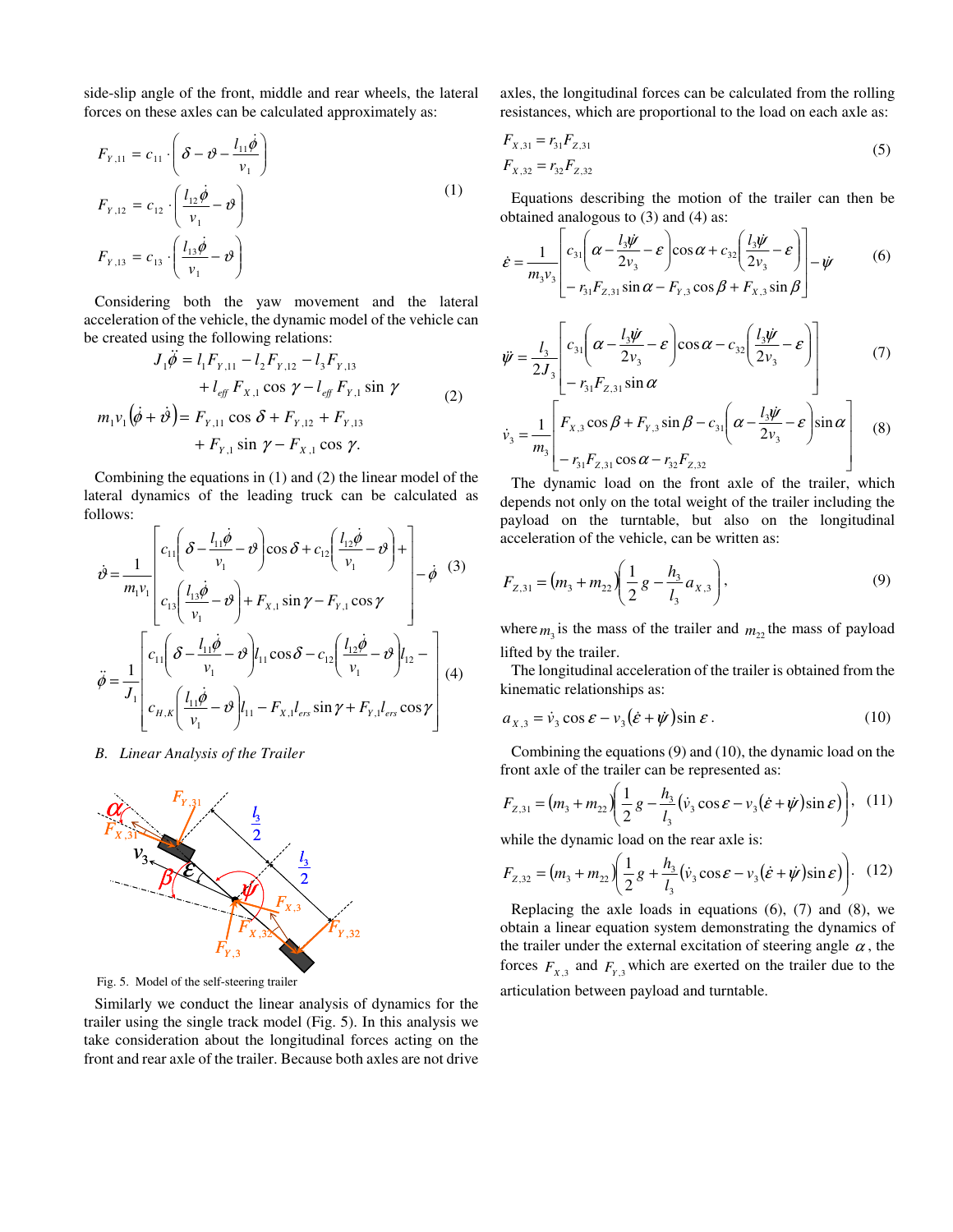# *C. Payload*

In equations (6), (7) and (8) the forces  $F_{X,3}$  and  $F_{Y,3}$  are unknown. To determine these forces, the dynamics of the payload is investigated. The equations of the motion of the payload can be expressed as:

$$
F_{X,1} - F_{X,3} = m_2 (\dot{v}_{2,X} - v_{2,Y} \dot{\omega})
$$
  
\n
$$
F_{Y,1} + F_{Y,3} = m_2 (\dot{v}_{2,Y} + v_{2,X} \dot{\omega})
$$
  
\n
$$
F_{Y,1} l_{21} - F_{Y,3} l_{22} = J_2 \cdot \ddot{\omega}
$$
\n(13)

Combining equations (4) and (13), the forces  $F_{X,1}$ ,  $F_{X,3}$ ,  $F_{Y,1}$ and  $F_{Y,3}$  can be determined.



Fig. 6. Model of the payload

### *D. State-Space Description*

First of all, the dynamics of the articulation yaw angle between the payload and the trailer  $\beta$  can be represented using:

$$
\dot{\beta} = \frac{v_1 \cos \vartheta \sin \gamma - (l_{\text{eff}} \dot{\phi} - v_1 \sin \vartheta) \cos \gamma + v_3 \sin (\beta - \varepsilon)}{L} - \dot{\psi} \quad (14)
$$

Combining the equations (6), (7), (8) and (14) and replacing the axle loads and articulating forces with equations (11), (12) and (13), the dynamics of the trailer can be determined using a state-space description as:

$$
\underline{\dot{x}} = \underline{A} \cdot \underline{x} + \underline{b} \cdot \alpha + \underline{E} \cdot \underline{z} \,. \tag{15}
$$

where the state vector is

 $\underline{x}^T = [\varepsilon \psi \beta v_3],$ and the measurable disturbance vector is  $\underline{z} = [\dot{\phi} \ddot{\phi} \gamma \dot{\gamma} \vartheta v_1].$ 

### IV. CONTROLLER DESIGNS

## *A. Feedback Control of Articulation Angles*

When designing a control system, the control objectives must be established. The main objective of our control designs in the present case is to reduce the swept path width of the entire vehicle combination. Therefore we consider only about the planar motion of the trailer. In [6] the authors proposed three different control strategies for semi-trailer: namely self-steering, command steer and pivotal bogie. In a typical command steer

system the front axle of the trailer is made to steer in relation to the articulation angle between the tractor and the trailer. In our study we have modified the control strategy with command steer by generating a command  $\alpha$  on the steerable axle of trailer in relation to the difference between the articulation angle between the tractor and payload  $\gamma$  and the articulation angle between the payload and trailer  $\beta$ . The control structure for the trailer is shown in Fig. 7 as a cascade feedback control with a disturbances feed-forward.



Fig. 7. Cascade control with feedback of angular measurements.

The cascade control consists of an inner and an outer loop. The inner loop controls the difference between the commanded steering angle and the real steering angle and generates a corresponding command signal for the hydraulic valves. The outer loop controls the difference between the measured articulation angles and generates a commanded steering angle. In order to eliminate the influence of measurable disturbances on the angular control, a feed-forward control is applied to calculate the steer command.



Fig. 8. Results of the angular control during a cornering drive at a speed of 36 km/h.

The change of articulation angles during a synthesized lane change maneuver on a public road is shown in Fig. 8. The solid blue curve represents the articulation angle between the tractor and payload, while the red dashed curve represents the articulation angle between the trailer and payload. The computer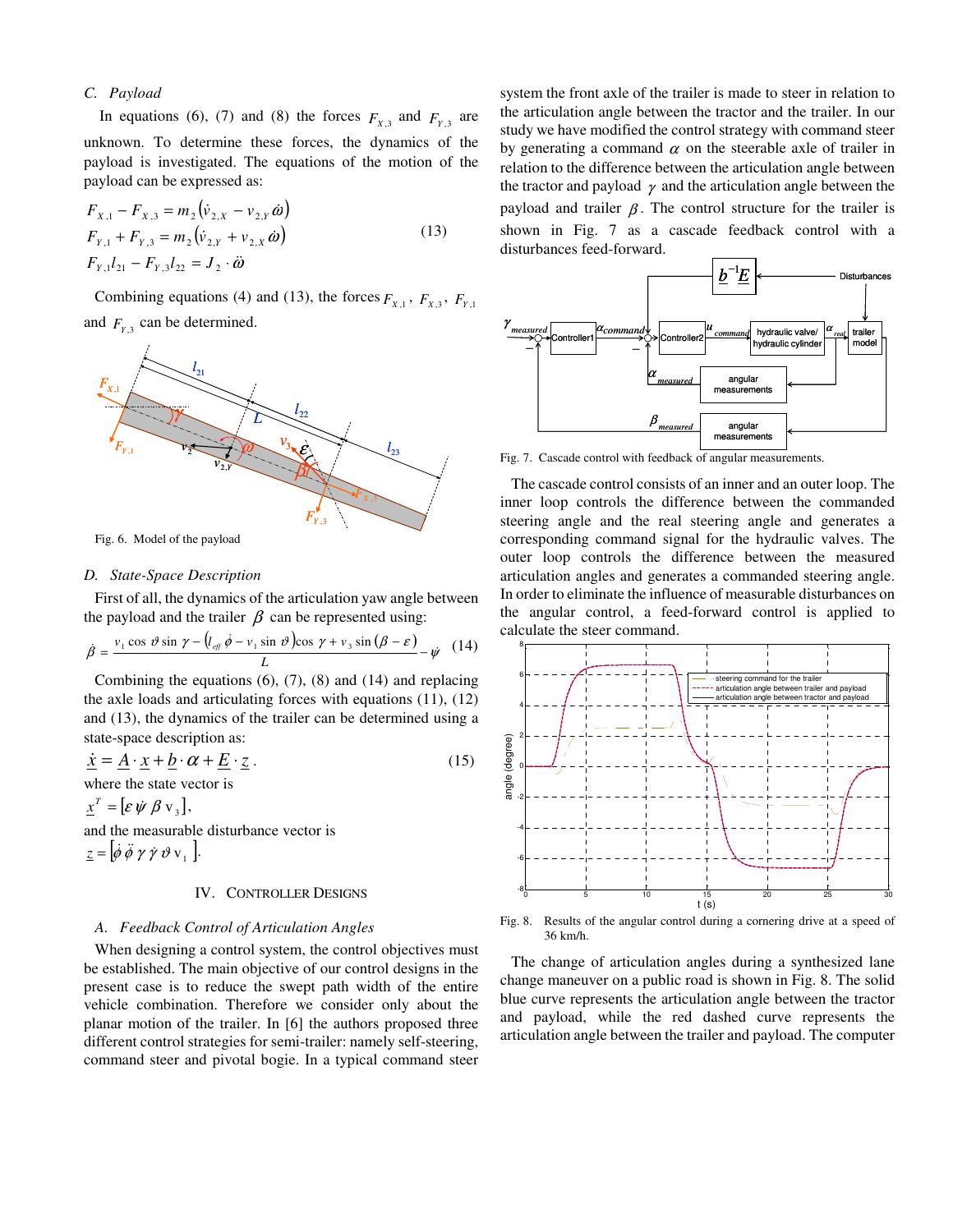simulation results show that difference between both angles can be very little using the articulation angle control strategy.

## *B. Feed-forward Control Using Path Planning*

Another control strategy, which we propose here to reduce the swept path width, is based on a path planning using polynomials. Fig. 9 demonstrates how this control strategy works. At the very beginning the position of the trailer (center of the turntable)  $(x_3(t), y_3(t))$  is chosen as the origin of the coordinate system and the position of the tractor (also center of the turntable)  $(x_1(t), y_1(t))$  is chosen as a point on the x-axis with a distance L from the origin. A first curve fitting is conducted through the positions  $(x_1(t), y_1(t))$  and  $(x_3(t), y_3(t))$  with the slopes tan  $\beta(t)$ and  $-\tan\gamma(t)$  at both ends, using a cubic polynomial.

This black solid curve is used as the tracking objective in the next time period till  $t + \Delta T$ . After a time period of  $\Delta T$ , the trailer moves to the position  $(x_3(t + \Delta T), y_3(t + \Delta T))$  and the tractor to the position  $(x_1(t + \Delta T), y_1(t + \Delta T))$ . A spline is calculated through the points  $(x_1(t + \Delta T), y_1(t + \Delta T))$ ,  $(x_1(t), y_1(t))$ ,  $(x_3(t + \Delta T), y_3(t + \Delta T))$  and  $(x_3(t), y_3(t))$  using the given slopes. The red dashed curve is used as the new tracking objective for the trailer in the next period. The trailer velocity is integrated over the time to calculate its current position along the tracking objective. According to the curvature of the spline at the current position  $\kappa$ , the steering command of the trailer can be calculated as:  $\alpha = \tan^{-1}(l_3 \kappa)$ .



Fig. 9 Path planning with polynomials

This approach is just a feed-forward control approach, since an exact control of the trailer's position is impossible. GNSS based solutions won't work accurately in the forest and the position measurements using gyroscopes may drift after several time periods.

#### V. EVALUATION OF DIFFERENT CONTROL STRATEGIES

The introduced control strategies are investigated and evaluated in computer simulation. Some results are presented here. Firstly, we have conducted the simulation of a cornering maneuver with a curvature change from  $1/60$  to  $-1/60$ . Fig. 10 shows the trajectories of the tractor and trailer during the cornering maneuver (both measured at the center of turntables).



Fig. 10 Tractor and trailer courses at a cornering maneuver with a curvature change from 1/60 to -1/60 using the control of articulation angles.

In this simulation the control of articulation angles was applied. Accordance between the tractor course and trailer course is in evidence. The largest width of the swept path about 1.2 meters occurs at the time, when the curvature changes from the left side to the right side. According to the German legislation StVZO, the permitted maximal SPW for travelling on public roads must be less than 7.2 meters [7]. That means the legislatory regulations can be met with the angular control very comfortably.

The simulation of a sharp turn maneuver at a low speed was conducted using the articulation angle control. The tractor and trailer courses during this maneuver are demonstrated in Fig. 11. The width of the swept path in this case is considerably lager than in Fig. 10.



Fig. 11 Tractor and trailer courses during a 180-degree turn maneuver at a low speed of 5 km/h using the control of articulation angles.